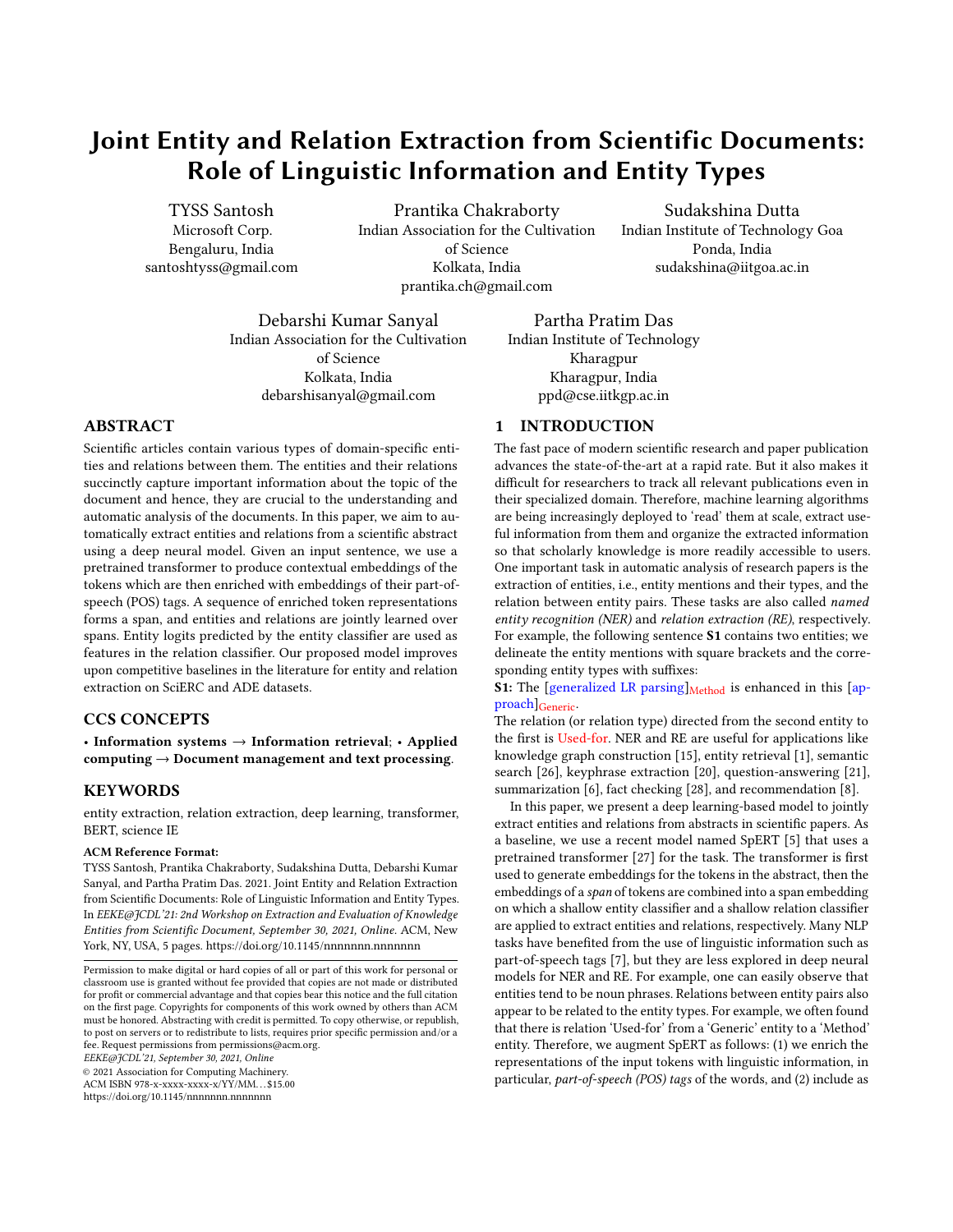inputs to the relation classifier the predicted entity type logits (or simply called entity logits). We call our model SpERT.PL (P=POS, L=  $logits$ <sup>[1](#page-1-0)</sup>. Our model improves the state-of-the-art for entity and relation extraction on the benchmark datasets SciERC and ADE.

#### 2 RELATED WORK

Traditionally NER deals with the task of identifying names of organizations, people, geographic locations, currency, time and percentage expressions [\[14\]](#page-4-12). RE is an allied field of study that aims to identify a well-defined relationship between two or more named entities [\[19\]](#page-4-13). Deep learning is a popular technique for NER and RE. Recently, researchers have extended NER to include concrete (e.g., names of diseases) and abstract (e.g., magnetism) entities in scientific documents. While early works used separate models to extract entities and relations, more recent approaches focus on joint extraction frameworks as they typically reduce inter-task error propagation and utilize the interconnection between NER and RE [\[30\]](#page-4-14). Many joint models [\[2,](#page-4-15) [3,](#page-4-16) [17,](#page-4-17) [32\]](#page-4-18) predict BILOU tags (BILOU = 'beginning, inside, last, outside, unit') for tokens to identify entities. Use of BILOU tags preclude inclusion of a token in multiple entities. In contrast, span-based approaches like ours first construct spans of tokens and then label the spans with entity types, thereby allowing overlapping entities as a token can be part of multiple spans. SpERT [\[5\]](#page-4-9), which is extended by this paper, uses a pretrained transformer (BERT [\[10\]](#page-4-19) and its variants) to generate span representations from which entities and relations are extracted. Notably, Luan et al. proposed different models like BiLSTM network [\[15\]](#page-4-1), dynamic span graph [\[16\]](#page-4-20) and transformers [\[29\]](#page-4-21) for scientific entity and relation extraction. SpERT, though simpler, outperforms them all. However, none of these approaches used linguistic information to construct span representations, or the predicted entity types for RE.

#### 3 PROPOSED APPROACH

We use a pretrained transformer, a POS encoder, a fusion module, a shallow entity classifier and a shallow relation classifier. We assume the predefined set of entities is  $\mathcal E$  and that of relations is  $\mathcal R$ .

Pretrained Transformer. The first layer of the transformer contains the WordPiece tokenizer [\[22\]](#page-4-22) that splits the input sentence into a sequence of tokens  $D = (\text{[CLS]}, t_1, \dots, t_n, \text{[SEP]})$ . Note that the tokenizer may fragment a word into multiple subword tokens. For example, if the word "gpu" is absent in the tokenizer's dictionary, it may be split into two tokens: ["gp", "##u"]. [CLS] and [SEP] are special symbols. [CLS] captures the context of the whole sentence while [SEP] acts as a separator between adjacent sentences. The WordPiece tokens are passed through the inner layers of a pretrained transformer like BERT [\[10\]](#page-4-19) to obtain an embedding sequence

$$
(\mathbf{b}_{\text{[CLS]}}, \mathbf{b}_1, \cdots, \mathbf{b}_n, \mathbf{b}_{\text{[SEP]}}) = \text{Transformer}(D)
$$

where each embedding vector  $\mathbf{b}_i \in \mathbb{R}^{d_1}$  where  $d_1$  is the embedding dimension.

POS Encoder. We use ScispaCy [\[18\]](#page-4-23) to generate POS tags of the input sentence. ScispaCy is a Python NLP library for processing biomedical or scientific text. Since the WordPiece algorithm may split a word into many tokens, we assign the POS tag of the parent word to each subword token born of it. We use a dedicated embedding matrix to generate embeddings, each of dimension  $d_2$ , of the POS tags.

Fusion Module. For every token, the fusion module concatenates the BERT embedding of the token and the POS embedding of its POS tag. This produces enriched representations of the input sentence:  $(\mathbf{c}_{\text{[CLS]}}, \mathbf{c}_1, \cdots, \mathbf{c}_n, \mathbf{c}_{\text{[SEP]}})$  where  $\mathbf{c}_i \in \mathbb{R}^{d_1 + d_2}$ . Note that the POS embeddings of [CLS] and [SEP] tokens are not meaningful, and will not be used for further processing.

Entity Classifier. To detect entities, every sequence s of  $k$  ( $\leq$  $k_{\text{max}}$  = 10) consecutive tokens is considered, and their embeddings  $(c_i, \dots, c_{i+k-1})$  are max-pooled to form a vector

 $\mathbf{v}(s) = \text{maxpool}(\mathbf{c}_i, \mathbf{c}_{i+1}, \dots, \mathbf{c}_{i+k-1}) \in \mathbb{R}^{d_1 + d_2}$ 

Long spans are unlikely to represent valid entities and so, span width is an important feature for entity classification. So a width embedding matrix is trained to contain an embedding  $\mathbf{w}_k \in \mathbb{R}^{d_3}$  for a span of length  $k$ . The span width embedding  $\mathbf{w}_k$  is concatenated with  $v(s)$  to form the entity representation:

$$
\mathbf{e}(s) = \mathbf{v}(s)||\mathbf{w}_k \in \mathbb{R}^{d_1 + d_2 + d_3}
$$

Finally,  $\mathbf{b}_{\texttt{[CLS]}}$ , which represents the sentence context, is concatenated with  $e(s)$  to obtain the vector

$$
\mathbf{x}(s) = \mathbf{e}(s)||\mathbf{b}_{[CLS]} \in \mathbb{R}^{2d_1 + d_2 + d_3}
$$

The POS tag of the [CLS] token is not meaningful, so we simply take the BERT embedding of the [CLS] token. The vector  $x(s)$  is passed through a shallow entity classifier, which is a single layer feed-forward neural network (FFNN) that outputs entity logits:

$$
\mathbf{p}(s) = \mathbf{W}\mathbf{x}(s) + \mathbf{b} \in \mathbb{R}^{d_4}
$$

where  $d_4 = |\mathcal{E}| + 1$ ; "+1" is due to the 'null' entity  $\emptyset$  that denotes the absence of entity. W, b are the learnable weight matrix and bias of the FFNN, respectively. The logits  $p(s)$  are passed through a softmax function to predict the entity type.

Relation Classifier. Those spans that are classified as ∅ by the entity classifier are filtered out. For the remaining spans, the next task is to identify the relation between every pair of them. Consider a pair of spans  $(s_1, s_2)$  where  $s_1$  occurs before  $s_2$  in the input sentence. We assume relations to be asymmetric, so the relation between  $(s_1, s_2)$  may be different from that between  $(s_2, s_1)$ . We take the representations,  $(c_i, \dots, c_j)$ , where  $c_i$  is the embedding of the first token following  $s_1$  and  $c_j$  is that of the last token preceding  $s_2$  in the sentence, and max-pool them:

$$
\mathbf{v}(s_1, s_2) = \text{maxpool}(\mathbf{c}_i, \cdots, \mathbf{c}_j) \in \mathbb{R}^{d_1 + d_2}
$$

Next, the candidate relation from span  $s_1$  to  $s_2$  is encoded as

$$
\mathbf{r}_{s_1 \to s_2} = \mathbf{e}(s_1)||\mathbf{v}(s_1, s_2)||\mathbf{e}(s_2)||\mathbf{p}(s_1)||\mathbf{p}(s_2) \in \mathbb{R}^{3d_1 + 3d_2 + 2d_3 + 2d_4}
$$

where  $\mathbf{p}(s_i) \in \mathbb{R}^{d_4}$  denotes the logits for span  $s_i$ . Finally,  $\mathbf{r}_{s_1 \to s_2}$  is passed through a single layer FFNN with sigmoid of size  $|R|$  and threshold  $\alpha$ . As relations can be asymmetric,  $\mathbf{r}_{s_2 \to s_1} = \mathbf{e}(s_2)||\mathbf{v}(s_1, s_2)||$  $e(s_1)||p(s_2)||p(s_1)$  is constructed and classified. The loss function of the joint model is the sum of the cross-entropy loss of the entity classifier and that of the relation classifier. The model is trained in

<span id="page-1-0"></span><sup>1</sup>Code is available at https://github.com/dksanyal/SpERT.PL.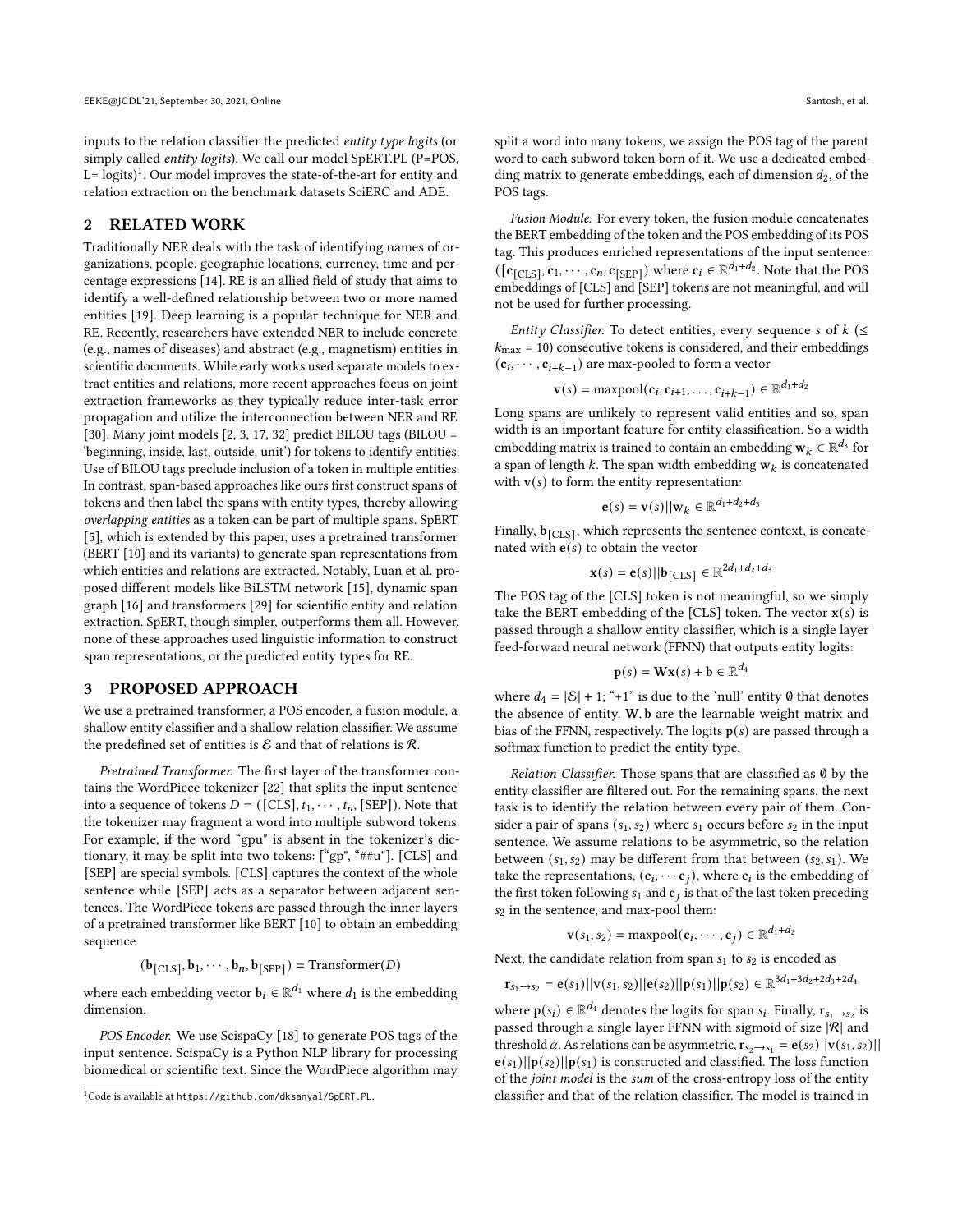Joint Entity and Relation Extraction from Scientific Documents: Role of Linguistic Information and Entity Types EEKE@JCDL'21, September 30, 2021, Online



Figure 1: Architecture of our proposed model, SpERT.PL.

end-to-end fashion by backpropagation. The transformer is finetuned during training. To train the entity classifier, we use gold standard entity spans as positive examples and randomly sample non-entity spans from the same sentence as negative samples. For relation classification, like [\[5\]](#page-4-9), we treat the ground truth relations as positive samples, and exploit the following as negative samples: (i) entity span pairs without any relation, and (ii) non-entity span pairs, both from the same sentence. While the first strategy helps the model to label the relations accurately across all entities, the second strategy makes the relation classifier more robust to the errors in the entity classification step.

# 4 EXPERIMENTS AND RESULTS

#### 4.1 Datasets

4.1.1 SciERC. SciERC dataset [\[15\]](#page-4-1) comprises 500 abstracts of AI papers; includes 6 scientific entities: Task, Method, Metric, Material, Other-Scientific-Term, and Generic, and 7 relations: Compare, Conjunction, Evaluate-For, Used-For, Feature-Of, Part-Of, and Hyponym-Of, in a total of 2,687 sentences. The official split has 3 parts: train (1861 sentences), dev (275 sentences) and test (551 sentences). Similar to [\[5\]](#page-4-9), we use (train  $+$  dev) for training as we do not perform hyperparameter tuning.

4.1.2 ADE. ADE dataset [\[9\]](#page-4-24) consists of 4272 sentences and 6821 relations extracted from medical reports. It contains a single relation type Adverse-Effect and the two entity types Adverse-Effect and Drug. Due to absence of an official split, we conduct a 10-fold cross validation like the other existing works. We consider 2 cases: (1) with overlap: all entities and relations are retained; (2) without overlap: around 120 relations with overlapping entities (e.g., 'lithium' is a drug included in 'lithium intoxication') are removed.

#### 4.2 Implementation

We use SciBERT [\[4\]](#page-4-25) as the pretrained transformer for SciERC. We experiment with both SciBERT and BioBERT [\[11\]](#page-4-26), separately, for ADE. The dimension of POS embedding  $(d_2)$  and that of span width embedding  $(d_3)$  are both 25. We did not tune the hyperparameters but use those in [\[5\]](#page-4-9). Specifically, we train the model for 20 epochs using Adam optimizer with linear warmup, linear decay and peak learning rate  $5e - 5$ ; set the threshold for sigmoid activation in relation classifier to  $\alpha = 0.4$ ; and sample 100 negative samples for both the tasks. We use a training batch size of 10.

### 4.3 Evaluation Metrics

For every span of text (of length  $k \le 10$ ), the proposed model performs NER in which an entity is considered correct if the entity type and span are predicted correctly. Given two text spans, the model also performs RE. Following [\[2,](#page-4-15) [5\]](#page-4-9), we define its correctness in two ways: (1) Strict RE: the relation type and the two related entities (i.e., both span and entity type) must be correct. (2) Boundaries RE: the relation type and only the spans of the two related entities must be correct. Following the literature [\[5\]](#page-4-9), we report only micro-average for SciERC, both micro- and macro-average for ADE, and only strict RE for ADE. Since only one relation occurs in ADE, the averaging method for RE does not matter.

### 4.4 Results

4.4.1 Performance on SciERC. We report the performance of SpERT.PL on SciERC dataset in Table [1.](#page-3-0) Due to the large variance in the measured values for SpERT.PL – a similar observation is made by Taillé et al. [\[23\]](#page-4-27) for SpERT – we report the mean and standard deviation of the scores from 15 observations for SpERT.PL. Compared to SpERT (that also uses SciBERT), there is a slight fall in precision but an increase in recall and F1-score for all the 3 tasks. SpERT.PL also outperforms other joint entity-relation extraction approaches like SciIE [\[15\]](#page-4-1), DyGIE [\[16\]](#page-4-20) and DyGIE++ [\[29\]](#page-4-21) and a recent pipelined approach called PURE [\[33\]](#page-4-28), even when PURE uses cross-sentence context to build better contextual representations of spans.

4.4.2 Performance on ADE. Table [2](#page-3-1) shows SpERT.PL outperforms SpERT and establishes new state-of-the-art results for ADE. Notably, using BioBERT as a pretrained transformer in SpERT.PL generally produces higher performance than using SciBERT. This is not surprising as BioBERT is pretrained entirely on biomedical papers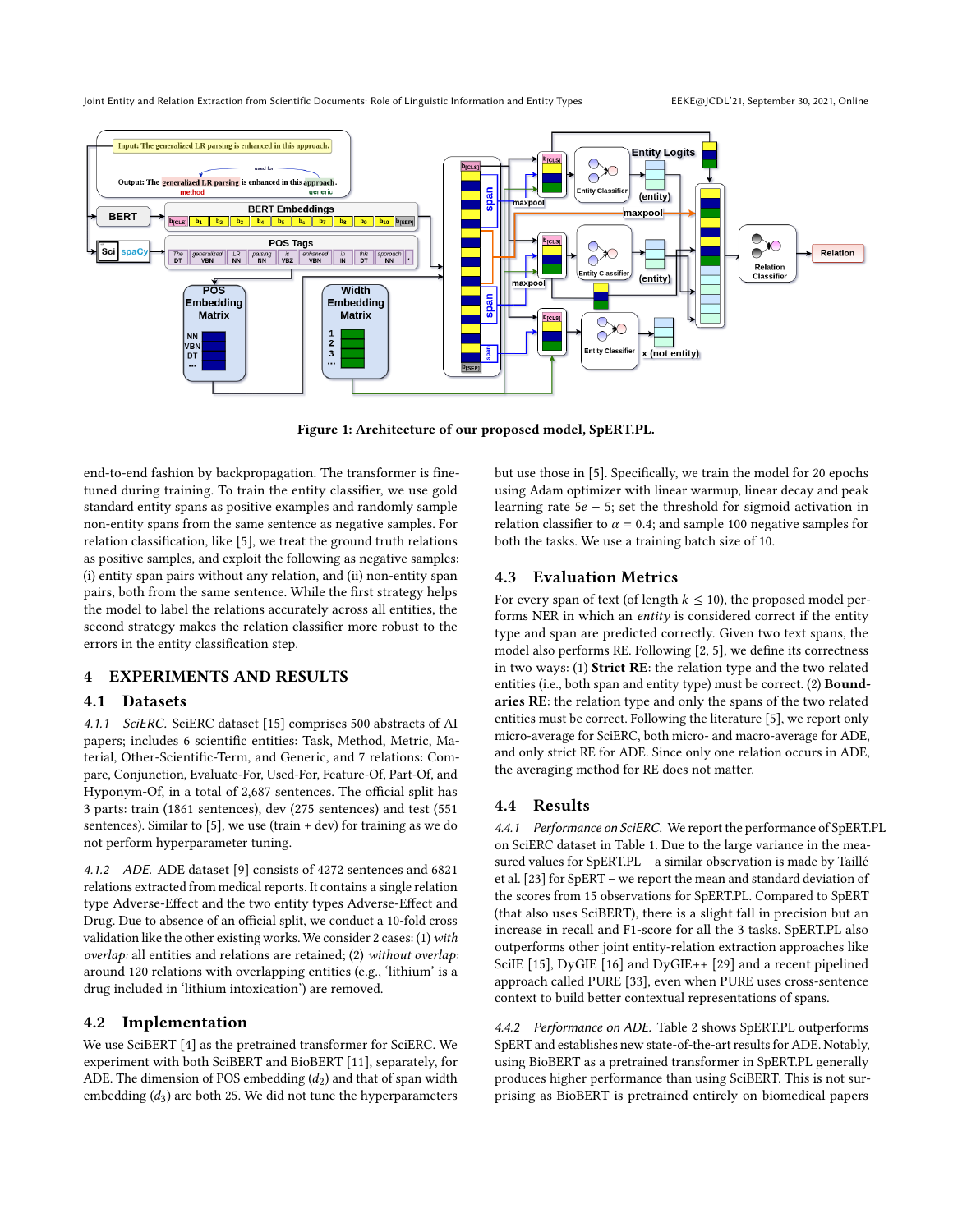<span id="page-3-0"></span>

| Model                              | <b>NER</b>               |                          |                | <b>Boundaries RE</b>     |                          |                | <b>Strict RE</b>         |                          |                          |
|------------------------------------|--------------------------|--------------------------|----------------|--------------------------|--------------------------|----------------|--------------------------|--------------------------|--------------------------|
|                                    | Precision                | Recall                   | F <sub>1</sub> | Precision                | Recall                   | F <sub>1</sub> | Precision                | Recall                   | F <sub>1</sub>           |
| <b>SpERT.PL (SciBERT)</b>          | 69.82                    | 71.25                    | 70.53          | 51.94                    | 50.62                    | 51.25          | 39.94                    | 38.98                    | 39.41                    |
|                                    | $(\pm 0.44)$             | $(\pm 0.51)$             | $(\pm 0.37)$   | $(\pm 0.72)$             | $(\pm 0.94)$             | $(\pm 0.55)$   | $(\pm 0.9)$              | $(\pm 0.89)$             | $(\pm 0.77)$             |
| SpERT $[5]$                        | 70.87                    | 69.79                    | 70.33          | 53.4                     | 48.54                    | 50.84          | 40.51                    | 36.82                    | 38.57                    |
| $DyGIE++[29]$                      | $\overline{\phantom{0}}$ | -                        | 67.5           | $\overline{\phantom{0}}$ | $\overline{\phantom{0}}$ | 48.4           | $\overline{\phantom{a}}$ | $\overline{\phantom{a}}$ | $\overline{\phantom{a}}$ |
| $DyGIE$ [16]                       | $\overline{\phantom{a}}$ |                          | 65.2           | $\overline{\phantom{a}}$ | $\overline{\phantom{0}}$ | 41.6           | $\overline{\phantom{a}}$ | $\overline{\phantom{a}}$ | $\overline{\phantom{a}}$ |
| SciIE $[15]$                       | 67.2                     | 61.5                     | 64.2           | 47.6                     | 33.5                     | 39.3           | $\overline{\phantom{a}}$ | $\overline{\phantom{a}}$ | $\overline{\phantom{a}}$ |
| <b>PURE</b> (Single sentence) [33] | $\overline{\phantom{a}}$ | $\overline{\phantom{a}}$ | 66.6           | $\overline{\phantom{0}}$ |                          | 48.2           | $\overline{\phantom{a}}$ | $\overline{\phantom{a}}$ | 35.6                     |
| <b>PURE</b> (Cross sentence) [33]  | $\overline{\phantom{a}}$ | $\overline{\phantom{a}}$ | 68.9           | $\overline{\phantom{a}}$ | $\overline{\phantom{0}}$ | 50.1           | $\overline{\phantom{a}}$ | $\overline{\phantom{a}}$ | 36.8                     |

#### Table 1: Performance on SciERC. Micro-average scores are reported.

<span id="page-3-1"></span>Table 2: Performance on ADE. <sup>∗</sup> indicates that the corresponding paper does not state if NER performance is micro-average or macro-average, though we use the micro-average columns for these cases.

|                    | Model                         | NER (Micro-average)      |                          |                          | NER (Macro-average) |                          |                          | <b>Strict RE</b>         |                          |       |
|--------------------|-------------------------------|--------------------------|--------------------------|--------------------------|---------------------|--------------------------|--------------------------|--------------------------|--------------------------|-------|
|                    |                               | Precision                | Recall                   | F <sub>1</sub>           | Precision           | Recall                   | F <sub>1</sub>           | Precision                | Recall                   | F1    |
| With<br>Overlap    | <b>SpERT.PL (BioBERT)</b>     | 90.05                    | 91.69                    | 90.86                    | 90.33               | 92.03                    | 91.17                    | 80.11                    | 84.18                    | 82.03 |
|                    | <b>SpERT.PL (SciBERT)</b>     | 89.15                    | 91.73                    | 90.4                     | 89.43               | 91.96                    | 90.72                    | 78.54                    | 83.98                    | 81.16 |
|                    | SpERT $[5]$                   | 88.69                    | 89.2                     | 88.95                    | 88.99               | 89.59                    | 89.28                    | 77.77                    | 79.96                    | 78.84 |
| Without<br>Overlap | <b>SpERT.PL (BioBERT)</b>     | 90.44                    | 91.3                     | 90.86                    | 90.66               | 91.64                    | 91.14                    | 80.33                    | 84.57                    | 82.39 |
|                    | <b>SpERT.PL (SciBERT)</b>     | 89.89                    | 91.16                    | 90.52                    | 89.15               | 90.75                    | 89.94                    | 79.04                    | 84.39                    | 81.62 |
|                    | <b>CMAN</b> [31]              | $\overline{\phantom{0}}$ |                          |                          |                     |                          | 89.4                     |                          | $\overline{\phantom{a}}$ | 81.14 |
|                    | Table Sequence [30]           | $\overline{\phantom{a}}$ | $\overline{\phantom{0}}$ | $\overline{\phantom{a}}$ | -                   | $\overline{\phantom{0}}$ | 89.7                     | $\overline{\phantom{a}}$ | $\overline{\phantom{a}}$ | 80.1  |
|                    | SpERT[5]                      | 89.02                    | 88.87                    | 88.94                    | 89.26               | 89.26                    | 89.25                    | 78.09                    | 80.43                    | 79.24 |
|                    | <b>Relation-Metric</b> [25]*  | 86.16                    | 88.08                    | 87.1                     |                     |                          |                          | 77.36                    | 77.25                    | 77.29 |
|                    | Multi-head + $AT$ [2]         | $\overline{\phantom{0}}$ |                          | 86.7                     | ۰                   |                          | $\overline{\phantom{0}}$ |                          | ۰                        | 75.52 |
|                    | Multi-head [3]                | 84.72                    | 88.16                    | 86.4                     | ۰                   |                          | ۰                        | 72.1                     | 72.24                    | 74.58 |
|                    | $BiLSTM + SDP [12]$ *         | 82.7                     | 86.7                     | 84.6                     | -                   |                          | $\overline{\phantom{0}}$ | 67.5                     | 75.8                     | 71.4  |
|                    | $CNN + Global features [13]*$ | 79.5                     | 79.6                     | 79.5                     |                     |                          |                          | 64                       | 62.9                     | 63.4  |

Table 3: Ablation study of SpERT.PL on SciERC.

<span id="page-3-2"></span>

| Model                     | <b>NER</b> |        |                |           | <b>Boundaries RE</b> |                | <b>Strict RE</b> |        |                |
|---------------------------|------------|--------|----------------|-----------|----------------------|----------------|------------------|--------|----------------|
|                           | Precision  | Recall | F <sub>1</sub> | Precision | Recall               | F <sub>1</sub> | Precision        | Recall | F <sub>1</sub> |
| <b>SpERT.PL (SciBERT)</b> | 69.87      | 71.47  | 70.66          | 52.06     | 51.26                | 51.65          | 40.49            | 39.87  | 40.18          |
| - POS embeddings          | 69.52      | 70.66  | 70.09          | 51.64     | 50.82                | 51.23          | 39.59            | 38.95  | 39.26          |
| – entity logits           | 69.41      | 70.49  | 69.96          | 51.34     | 49.66                | 50.48          | 39.51            | 38.23  | 38.86          |

while SciBERT also includes computer science papers. When overlapping entities are included, SpERT.PL records gains of 1.91% in micro-average F1-score for NER, 1.89% in macro-average F1-score for NER, and 3.19% in F1-score for strict RE over the second best performer. When overlapping entities are excluded, the corresponding gains are 1.92%, 1.44% and 1.25%, and SpERT.PL not only outperforms SpERT but also more efficient approaches like CMAN [\[31\]](#page-4-29) and Table Sequence [\[30\]](#page-4-14). Both SpERT.PL and SpERT score over many other recent approaches like [\[2,](#page-4-15) [3,](#page-4-16) [12,](#page-4-31) [13,](#page-4-32) [25\]](#page-4-30). Note that only SpERT and SpERT.PL allow non-overlapping entities.

### 4.5 Ablation Study

The ablation study in Table [3](#page-3-2) shows the role of POS embeddings and entity logits on the final classification scores. The reported figures for each model are the average of 3 runs. We observe that removing POS embeddings from SpERT.PL causes a drop of 0.57%, 0.42%, and 0.92% in F1-score for NER, boundaries RE, and strict RE, respectively. The drop is not substantial as BERT already captures the grammatical features of the input [\[24\]](#page-4-33). Removing entity logits from SpERT.PL reduces F1-score by 0.7%, 1.17%, and 1.32% for NER, boundaries RE, and strict RE, respectively. Thus, entity logits have more pronounced effect on relation extraction, more so when the associated entities must be correctly identified in span and type.

#### 5 CONCLUSION

We proposed a deep neural model called SpERT.PL for entity and relation extraction from scientific documents. We found that POS information and predicted entity logits boost the classification performance. In future, we will explore if dependency parse of the input sentences can further improve the classification accuracy.